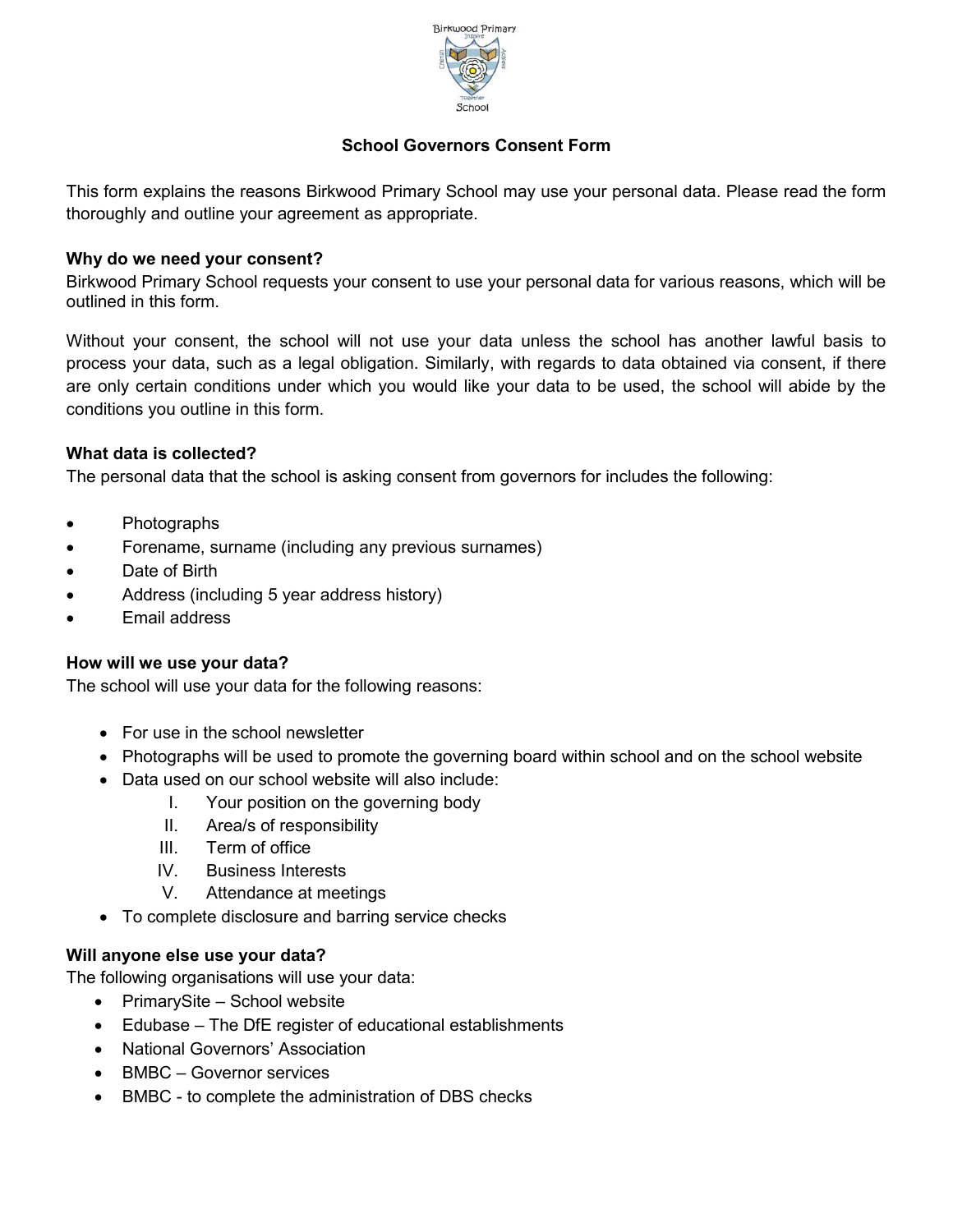

Should the occasion arise that another organisation will use your data, **additional consent** will be sought first.

## **What are the conditions of use?**

- This consent form is valid for your term of office. Consent will be refreshed if any aspect of the data management changes.
- It is the data subject's responsibility to inform the headteacher, in writing, if consent needs to be withdrawn or amended.
- The school will only use the data outlined in this form as you have consented to.
- Where appropriate, data presented in reports will be anonymised, such as in the headteacher's report to the governing board.
- The school will not use any sensitive data for any purposes without first seeking additional consent, unless the school has another lawful basis for processing, such as a legal obligation.
- The school will retain your data until this consent form is invalid, due to expiry, withdrawn consent, or you no resign from the governing board.

## **Providing your consent**

Please read the following conditions thoroughly and provide your consent as appropriate by ticking either 'Yes' or 'No' for each criteria.

The school will **only** process data which you have provided consent for.

### **Refreshing your consent**

This form is valid for the entirety of your term of office.

Consent will also be refreshed where any changes to circumstances occur – this can include, but is not limited to, the following:

New requirements for consent, e.g. the school wishes to request to process another piece of data.

Where you would like to amend the provisions for which consent has been provided, you must submit your request in writing to the headteacher. A new form will be supplied to you to amend your consent accordingly and provide a signature.

#### **Withdrawing your consent**

Data subjects have the right to withdraw their consent at any time. If you would like to withdraw your consent, you must submit your request in writing to the headteacher.

If you have any questions regarding this form, please do not hesitate to contact the headteacher, Julie Allen at j.allen@birkwood.org.uk or 01226 710447.

Thank you for taking the time to read this form.

## **Please sign and return the attached declaration on the next page.**